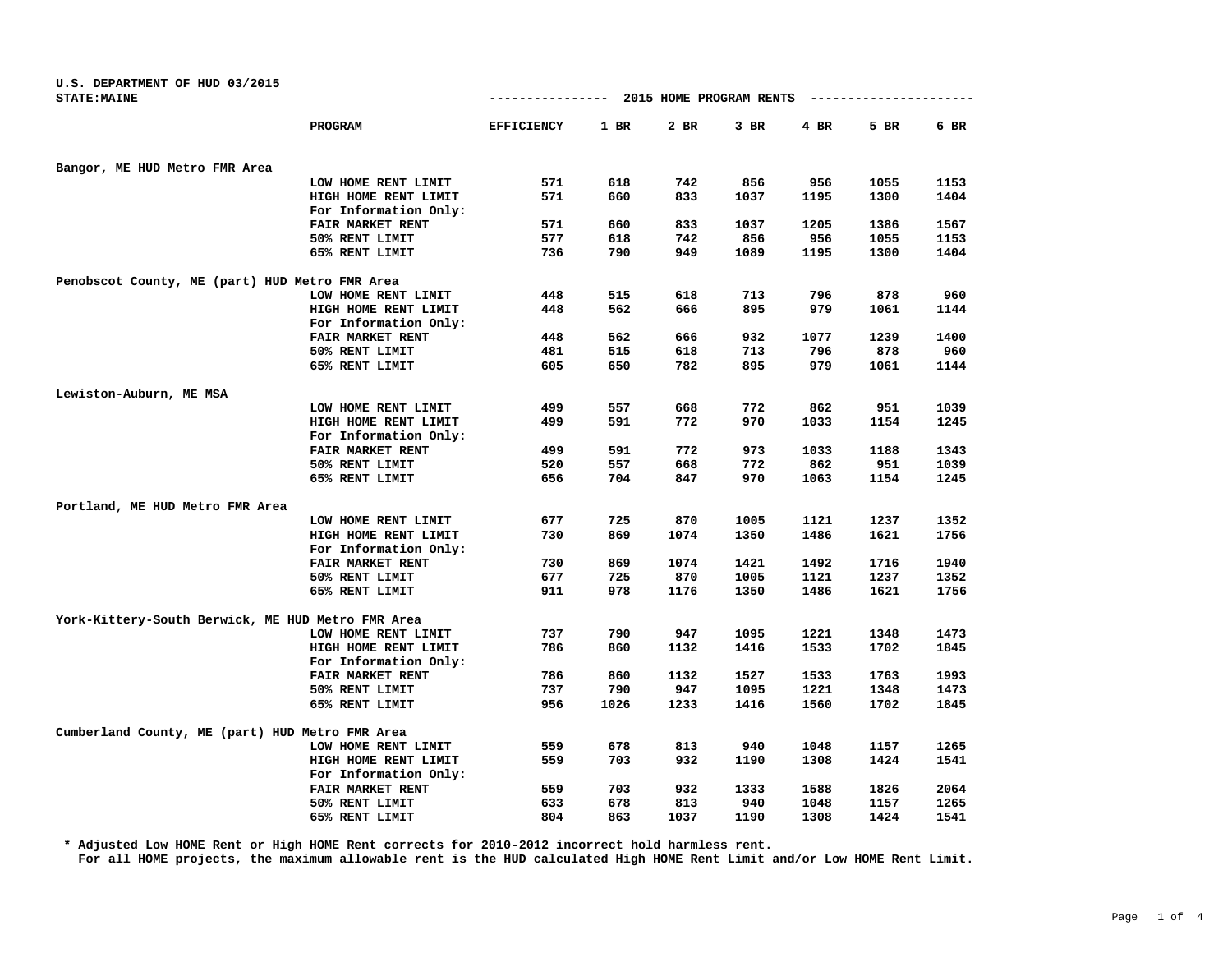| <b><i>STATE: MAINE</i></b>                |                         |                   |        |      |        |      | -------------------- |      |
|-------------------------------------------|-------------------------|-------------------|--------|------|--------|------|----------------------|------|
|                                           | PROGRAM                 | <b>EFFICIENCY</b> | $1$ BR | 2 BR | $3$ BR | 4 BR | 5 BR                 | 6 BR |
| Sagadahoc County, ME HUD Metro FMR Area   |                         |                   |        |      |        |      |                      |      |
|                                           | LOW HOME RENT LIMIT     | 626               | 670    | 805  | 930    | 1037 | 1144                 | 1251 |
|                                           | HIGH HOME RENT LIMIT    | 693               | 736    | 873  | 1132   | 1368 | 1490                 | 1613 |
|                                           | For Information Only:   |                   |        |      |        |      |                      |      |
|                                           | FAIR MARKET RENT        | 693               | 736    | 873  | 1132   | 1425 | 1639                 | 1853 |
|                                           | 50% RENT LIMIT          | 626               | 670    | 805  | 930    | 1037 | 1144                 | 1251 |
|                                           | 65% RENT LIMIT          | 840               | 901    | 1083 | 1243   | 1368 | 1490                 | 1613 |
| York County, ME (part) HUD Metro FMR Area |                         |                   |        |      |        |      |                      |      |
|                                           | LOW HOME RENT LIMIT     | 601               | 643    | 772  | 891    | 995  | 1098                 | 1200 |
|                                           | HIGH HOME RENT LIMIT    | 627               | 724    | 917  | 1195   | 1289 | 1431                 | 1548 |
|                                           | For Information Only:   |                   |        |      |        |      |                      |      |
|                                           | <b>FAIR MARKET RENT</b> | 627               | 724    | 917  | 1245   | 1289 | 1482                 | 1676 |
|                                           | 50% RENT LIMIT          | 601               | 643    | 772  | 891    | 995  | 1098                 | 1200 |
|                                           | 65% RENT LIMIT          | 808               | 866    | 1042 | 1195   | 1314 | 1431                 | 1548 |
| Aroostook County, ME                      |                         |                   |        |      |        |      |                      |      |
|                                           | LOW HOME RENT LIMIT     | 481               | 515    | 618  | 713    | 796  | 878                  | 960  |
|                                           | HIGH HOME RENT LIMIT    | 548               | 564    | 679  | 860    | 942  | 1061                 | 1144 |
|                                           | For Information Only:   |                   |        |      |        |      |                      |      |
|                                           | <b>FAIR MARKET RENT</b> | 548               | 564    | 679  | 860    | 942  | 1083                 | 1225 |
|                                           | 50% RENT LIMIT          | 481               | 515    | 618  | 713    | 796  | 878                  | 960  |
|                                           | 65% RENT LIMIT          | 605               | 650    | 782  | 895    | 979  | 1061                 | 1144 |
| Franklin County, ME                       |                         |                   |        |      |        |      |                      |      |
|                                           | LOW HOME RENT LIMIT     | 481               | 515    | 618  | 713    | 796  | 878                  | 960  |
|                                           | HIGH HOME RENT LIMIT    | 573               | 598    | 709  | 883    | 979  | 1061                 | 1144 |
|                                           | For Information Only:   |                   |        |      |        |      |                      |      |
|                                           | FAIR MARKET RENT        | 573               | 598    | 709  | 883    | 1256 | 1444                 | 1633 |
|                                           | 50% RENT LIMIT          | 481               | 515    | 618  | 713    | 796  | 878                  | 960  |
|                                           | 65% RENT LIMIT          | 605               | 650    | 782  | 895    | 979  | 1061                 | 1144 |
| Hancock County, ME                        |                         |                   |        |      |        |      |                      |      |
|                                           | LOW HOME RENT LIMIT     | 560               | 600    | 720  | 831    | 927  | 1023                 | 1118 |
|                                           | HIGH HOME RENT LIMIT    | 588               | 666    | 848  | 1090   | 1133 | 1301                 | 1406 |
|                                           | For Information Only:   |                   |        |      |        |      |                      |      |
|                                           | FAIR MARKET RENT        | 588               | 666    | 848  | 1116   | 1133 | 1303                 | 1473 |
|                                           | 50% RENT LIMIT          | 560               | 600    | 720  | 831    | 927  | 1023                 | 1118 |
|                                           | 65% RENT LIMIT          | 736               | 791    | 951  | 1090   | 1196 | 1301                 | 1406 |
| Kennebec County, ME                       |                         |                   |        |      |        |      |                      |      |
|                                           | LOW HOME RENT LIMIT     | 518               | 580    | 696  | 803    | 896  | 989                  | 1081 |
|                                           | HIGH HOME RENT LIMIT    | 518               | 599    | 766  | 961    | 1024 | 1178                 | 1331 |
|                                           | For Information Only:   |                   |        |      |        |      |                      |      |
|                                           | FAIR MARKET RENT        | 518               | 599    | 766  | 961    | 1024 | 1178                 | 1331 |
|                                           | 50% RENT LIMIT          | 541               | 580    | 696  | 803    | 896  | 989                  | 1081 |
|                                           | 65% RENT LIMIT          | 708               | 759    | 913  | 1047   | 1148 | 1248                 | 1348 |

**U.S. DEPARTMENT OF HUD 03/2015**

**\* Adjusted Low HOME Rent or High HOME Rent corrects for 2010-2012 incorrect hold harmless rent. For all HOME projects, the maximum allowable rent is the HUD calculated High HOME Rent Limit and/or Low HOME Rent Limit.**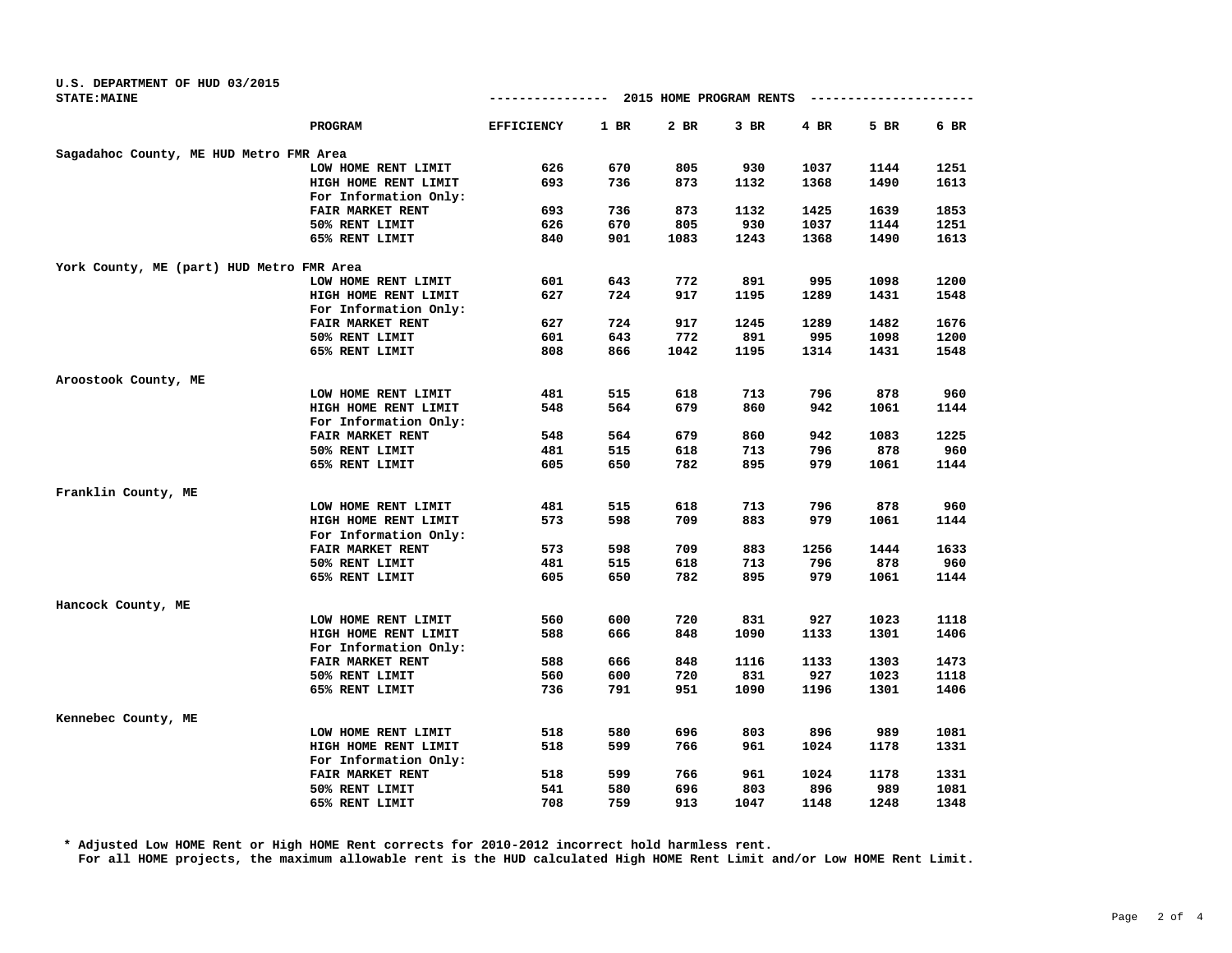| U.S. DEPARTMENT OF HUD 03/2015<br><b>STATE: MAINE</b> |                       | -------------     |        | 2015 HOME PROGRAM RENTS |      |        |      |      |
|-------------------------------------------------------|-----------------------|-------------------|--------|-------------------------|------|--------|------|------|
|                                                       |                       |                   |        |                         |      |        |      |      |
|                                                       | PROGRAM               | <b>EFFICIENCY</b> | $1$ BR | 2 BR                    | 3 BR | 4 BR   | 5 BR | 6 BR |
| Knox County, ME                                       |                       |                   |        |                         |      |        |      |      |
|                                                       | LOW HOME RENT LIMIT   | 548               | 588    | 706                     | 815  | 910    | 1003 | 1097 |
|                                                       | HIGH HOME RENT LIMIT  | 706               | 748    | 912                     | 1045 | 1146   | 1247 | 1347 |
|                                                       | For Information Only: |                   |        |                         |      |        |      |      |
|                                                       | FAIR MARKET RENT      | 743               | 748    | 922                     | 1182 | 1232   | 1417 | 1602 |
|                                                       | 50% RENT LIMIT        | 548               | 588    | 706                     | 815  | 910    | 1003 | 1097 |
|                                                       | 65% RENT LIMIT        | 706               | 758    | 912                     | 1045 | 1146   | 1247 | 1347 |
| Lincoln County, ME                                    |                       |                   |        |                         |      |        |      |      |
|                                                       | LOW HOME RENT LIMIT   | 543               | 593    | 711                     | 821  | 917    | 1011 | 1106 |
|                                                       | HIGH HOME RENT LIMIT  | 543*              | 672    | 847                     | 1053 | 1132   | 1256 | 1357 |
|                                                       | For Information Only: |                   |        |                         |      |        |      |      |
|                                                       | FAIR MARKET RENT      | 504               | 672    | 847                     | 1055 | 1132   | 1302 | 1472 |
|                                                       | 50% RENT LIMIT        | 553               | 593    | 711                     | 821  | 917    | 1011 | 1106 |
|                                                       | 65% RENT LIMIT        | 713               | 764    | 919                     | 1053 | 1155   | 1256 | 1357 |
| Oxford County, ME                                     |                       |                   |        |                         |      |        |      |      |
|                                                       | LOW HOME RENT LIMIT   | 481               | 515    | 618                     | 713  | 796    | 878  | 960  |
|                                                       | HIGH HOME RENT LIMIT  | 515               | 547    | 689                     | 895  | 979    | 1061 | 1144 |
|                                                       | For Information Only: |                   |        |                         |      |        |      |      |
|                                                       | FAIR MARKET RENT      | 515               | 547    | 689                     | 930  | 1204   | 1385 | 1565 |
|                                                       | 50% RENT LIMIT        | 481               | 515    | 618                     | 713  | 796    | 878  | 960  |
|                                                       | 65% RENT LIMIT        | 605               | 650    | 782                     | 895  | 979    | 1061 | 1144 |
| Piscataquis County, ME                                |                       |                   |        |                         |      |        |      |      |
|                                                       | LOW HOME RENT LIMIT   | 481               | 515    | 618                     | 713  | 796    | 878  | 960  |
|                                                       | HIGH HOME RENT LIMIT  | $508*$            | 573*   | $679*$                  | 852  | $931*$ | 1035 | 1144 |
|                                                       | For Information Only: |                   |        |                         |      |        |      |      |
|                                                       | FAIR MARKET RENT      | 491               | 554    | 657                     | 852  | 900    | 1035 | 1170 |
|                                                       | 50% RENT LIMIT        | 481               | 515    | 618                     | 713  | 796    | 878  | 960  |
|                                                       | 65% RENT LIMIT        | 605               | 650    | 782                     | 895  | 979    | 1061 | 1144 |
| Somerset County, ME                                   |                       |                   |        |                         |      |        |      |      |
|                                                       | LOW HOME RENT LIMIT   | 481               | 515    | 618                     | 713  | 796    | 878  | 960  |
|                                                       | HIGH HOME RENT LIMIT  | 599               | 627    | 746                     | 895  | 979    | 1061 | 1144 |
|                                                       | For Information Only: |                   |        |                         |      |        |      |      |
|                                                       | FAIR MARKET RENT      | 599               | 627    | 746                     | 1015 | 1019   | 1172 | 1325 |
|                                                       | 50% RENT LIMIT        | 481               | 515    | 618                     | 713  | 796    | 878  | 960  |
|                                                       | 65% RENT LIMIT        | 605               | 650    | 782                     | 895  | 979    | 1061 | 1144 |
| Waldo County, ME                                      |                       |                   |        |                         |      |        |      |      |
|                                                       | LOW HOME RENT LIMIT   | 485               | 520    | 623                     | 720  | 803    | 886  | 969  |
|                                                       | HIGH HOME RENT LIMIT  | 559               | 670    | 794                     | 931  | 1019   | 1106 | 1193 |
|                                                       | For Information Only: |                   |        |                         |      |        |      |      |
|                                                       | FAIR MARKET RENT      | 559               | 670    | 794                     | 1081 | 1150   | 1323 | 1495 |
|                                                       | 50% RENT LIMIT        | 485               | 520    | 623                     | 720  | 803    | 886  | 969  |
|                                                       | 65% RENT LIMIT        | 630               | 676    | 813                     | 931  | 1019   | 1106 | 1193 |

**\* Adjusted Low HOME Rent or High HOME Rent corrects for 2010-2012 incorrect hold harmless rent. For all HOME projects, the maximum allowable rent is the HUD calculated High HOME Rent Limit and/or Low HOME Rent Limit.**